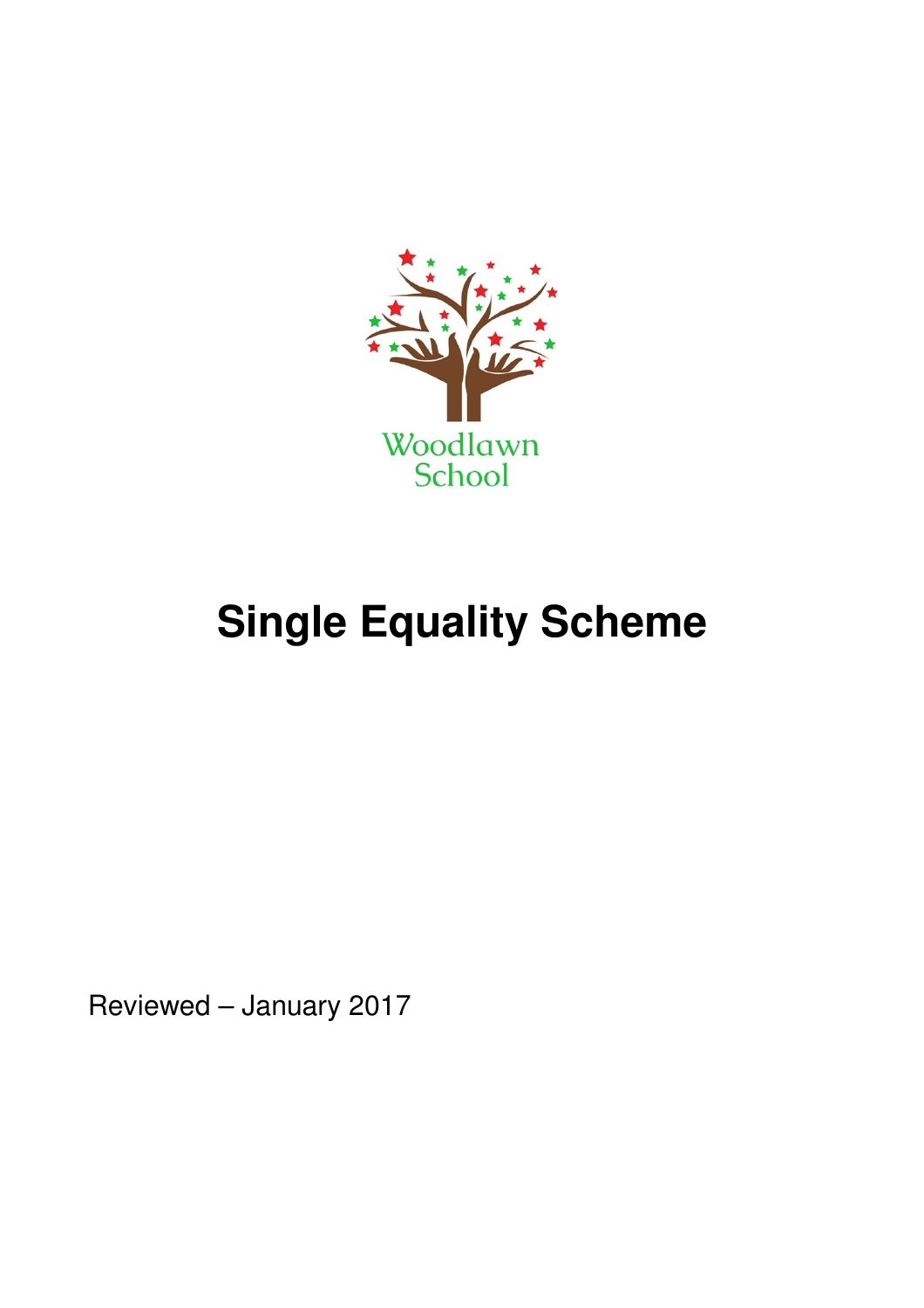## **Single Equality Scheme Statement**

### **Creating Opportunity, Sharing Success**

Our mission is to provide the quality of educational and therapeutic input that enables pupils to access the EYFS and Stages 1 to 5 of the National Curriculum at a level that challenges each individual.

#### Ofsted – May 2016

Pupils' safety and welfare is promoted effectively". Pupils' spiritual, moral, social and cultural development is woven throughout lessons and is a strength of the school"

This Single Equality Scheme aims to integrate equality into the school's core priorities and functions. It will inform our School Development Plan and this will enable us to:

- Demonstrate how promoting equality and eliminating discrimination can help raise standards
- Ensure that equality and diversity are part of the school's core business both as a school and as an employer
- Promote community cohesion and good relations between people of different backgrounds through education
- Inform the overall evaluation of our effectiveness in our self-evaluation form for future Ofsted inspections
- Ensure that our equality objectives complement the Every Child Matters outcomes for children
- Place the school in a position, which is regarding by every one as an environment that affords respect and fair treatment of all.

This Scheme aims to bring together equality strands in one harmonised document and set out our school commitment to promotion of race, disability and gender equality as well as incorporating then newer legislation on age, sexual orientation, religion and belief and transgender. Our Equality Action Plan will bring together all our existing work as well as enabling us to introduce developments. Our equality and diversity policy promotes fairness and equality of opportunity as well as celebrating diversity for all people.

#### **Our Key equality and diversity objectives are:**

- To involve internal and external stakeholders in the equality process
- To make our workforce more representative of the schools community
- To increase staff and pupil knowledge and understanding of equality and diversity issues
- To work together with stakeholders to deliver more effective and equal outcomes for staff and pupils.

#### **What do we mean by Equality and Diversity?**

Equality refers to outcomes, making sure that all social groups benefit equally from our activities. Diversity recognises that we can only achieve equality by taking into account the different needs of communities. Equality is impossible to achieve without recognising diversity.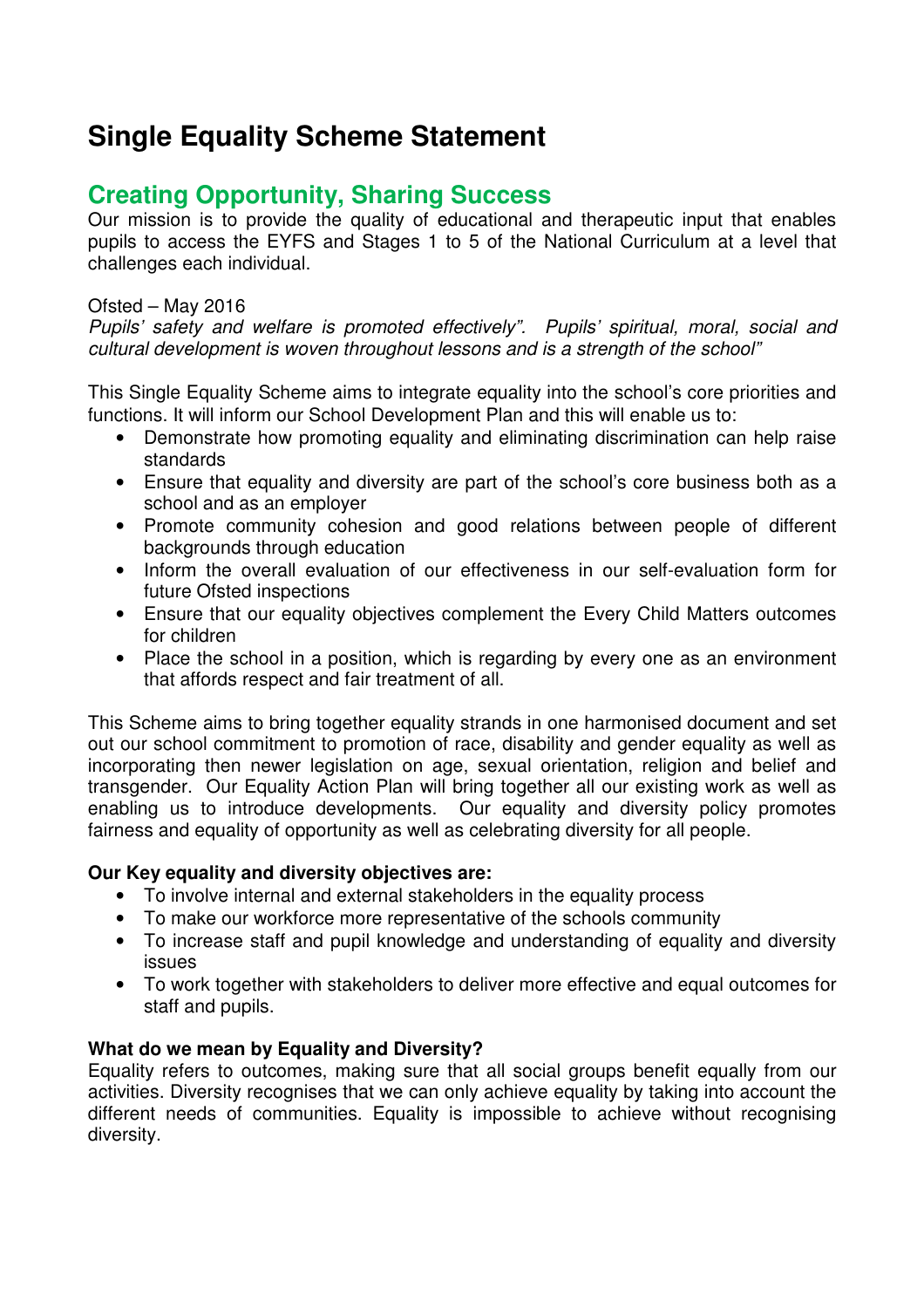#### **What is discrimination?**

Discrimination is a type of negative treatment that affects a whole group of people, or an individual because they belong to a group.

Direct discrimination is when a person is treated less favourable than others because of their (real or perceived) ethnicity, disability, age, sexuality, religion/belief or gender.

Indirect discrimination is when there are rules or procedures that have the effect of discriminating against certain groups of people.

#### **This Scheme applies to our**

- Pupils
- Staff
- Governors
- Parents/Carers
- Visitors
- Community users

### **Profile of our School**

Woodlawn is a school for children from age 2 to 18 years old with physical, medical and sensory needs. The majority of pupils live in North Tyneside but we also have pupils from Newcastle & Northumberland. The majority of pupils are transported to and from school.

We adopt a 'can do' approach which supports pupils to overcome their complex needs. Our curriculum ensures all pupils meet their potential through a rich variety of motivating, exciting opportunities planned with pupil individual learning as the focus.

We work closely with a range of professionals including: physiotherapists, occupational therapists, speech and language therapists and educational psychology service to support all pupils taking part in the full range of school activities. We provide the care, guidance and support alongside an exciting and motivating curriculum to ensure pupils accumulate those memorable learning experiences throughout their school years. We are very proud of our school and what our pupils achieve, showing great determination to overcome their personal challenges. Woodlawn is a school that has the capacity and expertise to improve our pupils lives significantly. We achieve this by deploying expertise, close communication with parents, other professionals and external agencies. Our school has an on-site hydrotherapy pool that is accessed by community users.

#### **Key Stats for Whitley Bay**

| All Residents:                                 | 9,416 |
|------------------------------------------------|-------|
| Number of households:                          | 3,999 |
| Average household size:                        | 2.30  |
| Residents in households:                       | 9,101 |
| Residents in communal living:                  | 315   |
| Area (hectares):                               | 156   |
| Population density (people per hectare): 60.20 |       |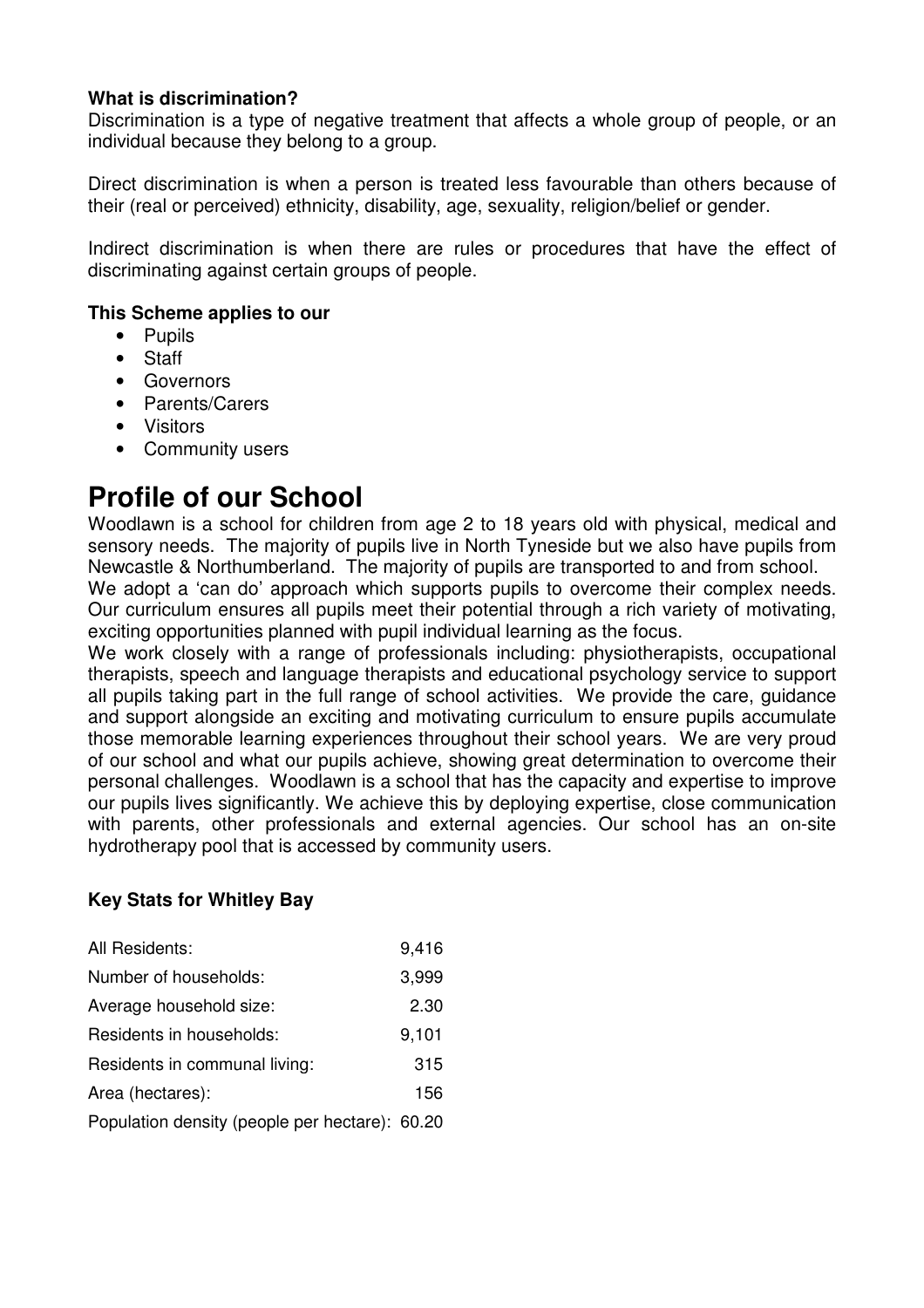- The population of Whitley Bay is made up of approximately 51% females and 49% males.
- The average age of people in Whitley Bay is 39.
- 89.9% of people living in Whitley Bay were born in England.
- 97.0% of people living in Whitley Bay speak English.
- The religious make up of Whitley Bay is 54.4% Christian, 34.3% No religion, 2.0% Muslim, 0.3% Hindu, 0.2% Sikh, 0.2% Buddhist, 0.1% Atheist, 0.1% Jewish.
- 44.4% of people are married, 13.1% cohabit with a member of the opposite sex, 1.0% live with a partner of the same sex,
- The top occupations listed by people in Whitley Bay are Professional 26.9%, Associate professional and technical 14.5%, Administrative and secretarial 11.8%, Managers, directors and senior officials 11.3%, Administrative 9.5%, Skilled trades 9.0%, Teaching and educational professionals 8.8%, Caring, leisure and other service 8.0%, Sales and customer service 7.6%.

Below is the Profile of North Tyneside, which contextualizes the larger area in which our school sits.

#### **North Tyneside Profile**

Located on the north east coast just to the north of Newcastle upon Tyne, North Tyneside is a borough with great potential and strengths: outstanding educational achievement, magnificent natural assets, easy accessibility to the coast, city and riverside, affordable housing, improving urban areas and rural areas with a high quality of life. Such attributes make our borough a great place to live, work and visit.

The 2009 Residents' Survey shows that 94% of our residents feel happy living in North Tyneside, and 91% feel that their local area is somewhere they belong.

As of January 2013, North Tyneside's population stands at 200,801 people. North Tyneside's resident population is projected to rise to approximately 225,000 by 2030. By that time, an estimated 5% will be from BME (black and minority ethnic) communities and 25% will be aged over 65.

Key statistics about our residents include:

- 48% are male, 52% female.
- 17% are aged 0-15 years.
- 18% are aged 65 years and over.
- 4.9% are from black and minority ethnic (BME) communities the main groups being 'Other White' (1.2%), Indian (0.5%) and Chinese (0.4%).
- 21% have a disability or condition which limits their day-to-day activities.
- 11% provide unpaid care.
- An estimated 1% are trans (Gender Identity Research and Education Society 2011).
- An estimated 1% are gay or lesbian and 0.5% are bisexual (Office of National Statistics Integrated Household Survey 2009).
- 64% are Christian, 1.7% combined are from other faiths (Muslim, Sikh, Buddhist, Jewish, Hindu or 'other') and 28% have no religion. (Not everyone answered this question in the Census).
- 47% are married, 0.2% are in a civil partnership, 32% are single, 10% are divorced, 3% separated and 8% widowed.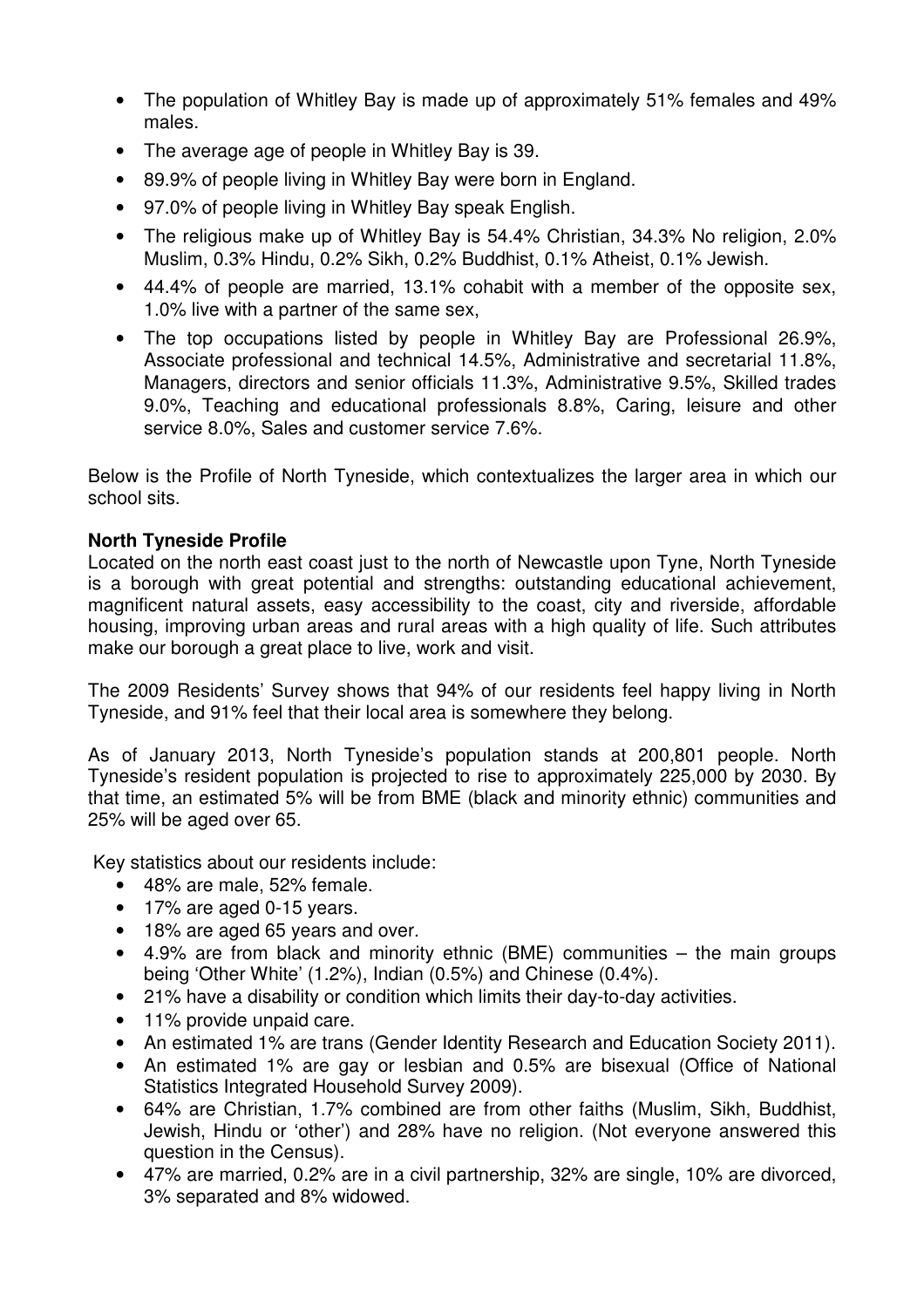According to the 2001 census, North Tyneside's main BME communities are Chinese, Indian, Bangladeshi, Black and Pakistani. However we also have residents who have come to the borough as asylum seekers and economic migrants (including between 500 – 600 new national insurance registrations of foreign nationals per annum). These include those from Eastern Europe, Iran, Afghanistan, and a number of African countries.

After Christianity, the next most popular religions are Muslim, Sikh and Hindu.

These are extremely low, however – accounting for just 1% combined – and are among the lowest levels in Tyne & Wear. With some exceptions, the minority religious groups practise their religions in Newcastle, which has sizeable communities of the Jewish, Muslim and Hindu faiths.

The North East as a whole is renowned for its community spirit and friendliness. Results from our 2009 Residents' Survey show that 87% think their area is a place where people from different backgrounds get on well together; and 84% feel that people look out for each other in their neighbourhood. We feel this is a strong foundation but are keen to improve on both of these figures.

## **Roles and Responsibilities**

**Governors** are responsible for

- ensuring that the school complies with all equality legislation.
- 
- approving and adopting the schools single equality scheme<br>• receiving progress reports and making recommendation • receiving progress reports and making recommendations for future actions to ensure the identified priorities are achieved
- a named governor will have responsibility for monitoring equality outcomes

**The Leadership Team** of the school will be responsible for

- promoting the single equality scheme both inside and outside the school
- ensuring that all staff fulfill their role with regard to delivering equality
- providing reports to the governing body and staff on how the scheme is working
- taking appropriate action where discrimination occurs

#### **Parents/Carers** will:

- have access to the scheme and be encouraged to support the scheme
- have the opportunity to attend any relevant meetings/awareness raising sessions related to the scheme
- have the right to be informed of any incident related to this scheme which could directly affect their child

#### **Staff and pupils** are responsible for

- engaging with the school in eliminating any discrimination
- promoting a positive working environment
- showing a commitment to undertaking training and development within this area

**Visitors** to our school will be expected to respect and follow our equality policy.